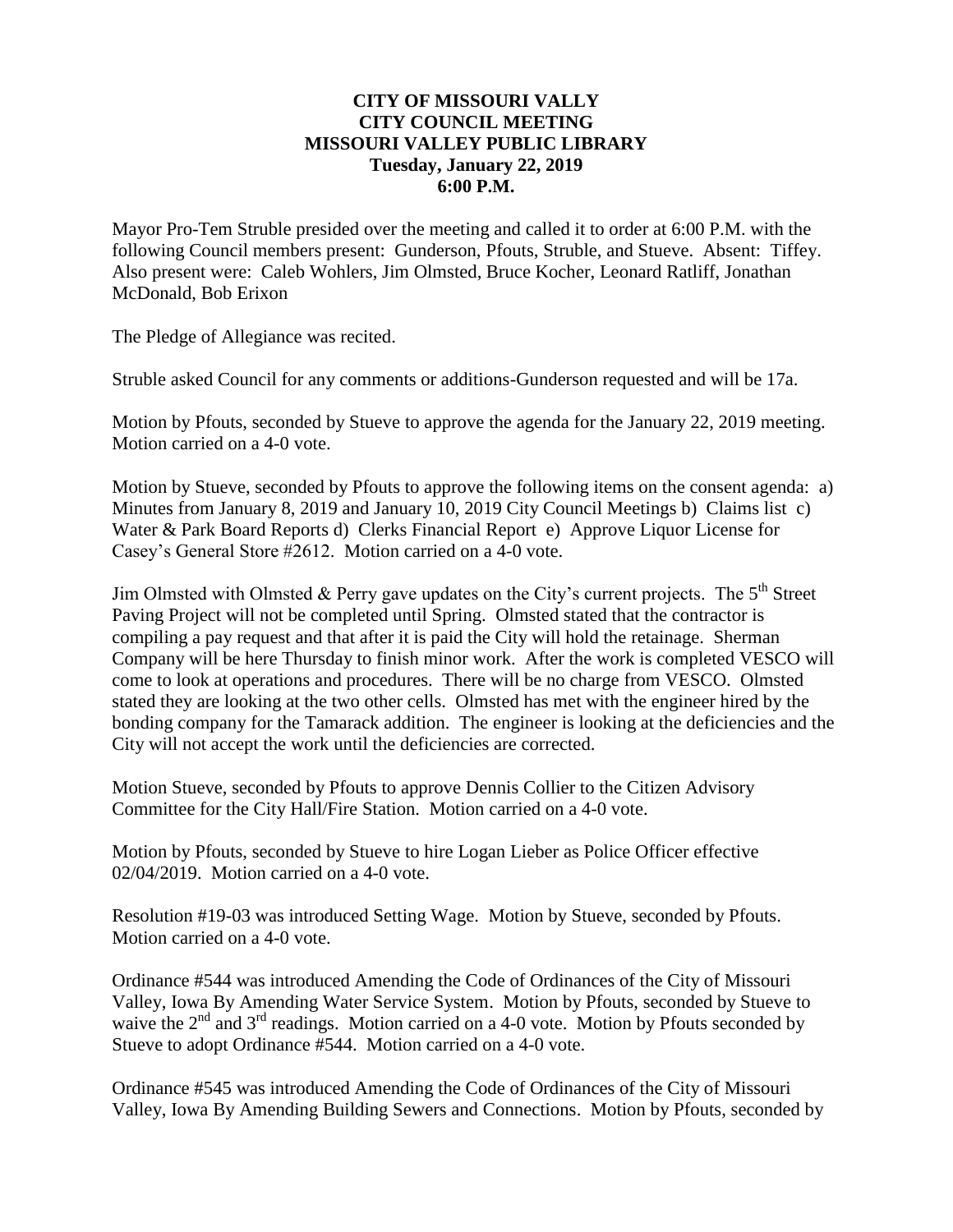Stueve to waive the  $2<sup>nd</sup>$  and  $3<sup>rd</sup>$  readings. Motion carried on a 4-0 vote. Motion by Pfouts seconded by Stueve to adopt Ordinance #545. Motion carried on a 4-0 vote.

Ordinance #546 was introduced Amending the Code of Ordinances of the City of Missouri Valley, Iowa By Amending Provisions Pertaining to Alcoholic Beverage Control. Motion by Pfouts, seconded by Stueve to adopt the 1<sup>st</sup> reading. Motion carried on a 4-0 vote. Motion by Stueve, seconded by Pfouts to waive the  $2<sup>nd</sup>$  and  $3<sup>rd</sup>$  readings. Motion carried on a 4-0 vote. Motion by Pfouts, seconded by Stueve to adopt Ordinance #546. Motion carried on a 4-0 vote.

Ordinance #547 was introduced Ordinance Amending the Code of Ordinances of the City of Missouri Valley, Iowa By Amending Provisions Pertaining to Traffic Regulations. Motion by Pfouts, seconded by Gunderson to waive the  $2<sup>nd</sup>$  and  $3<sup>rd</sup>$  readings. Motion carried on a 4-0 vote. Motion by Pfouts, seconded by Stueve to adopt Ordinance #547. Motion carried on a 4-0 vote.

Ordinance #548 was introduced Ordinance Amending the Code of Ordinances of the City of Missouri Valley, Iowa By Amending Provisions Pertaining to Cigarette and Tobacco Permits. Motion by Stueve, seconded by Pfouts to waive the  $2<sup>nd</sup>$  and  $3<sup>rd</sup>$  readings. Motion carried on a 4-0 vote. Motion by Stueve, seconded by Pfouts to adopt Ordinance #548. Motion carried on a 4-0 vote.

Motion Pfouts, seconded by Stueve to Authorize Mayor to Sign Letter from PeopleService Acknowledging the Annual Adjustment for Services in Accordance with the Operations and Maintenance Agreement. Motion carried on a 4-0 vote.

Gunderson is concerned about the passing lane by Casey's. Flaherty and Murray will see if there is anything that can be changed. He was approached by an individual that received notice on their dilapidated structure and wondered if there was anything the City could do to help low income individuals. Flaherty stated that the City had to treat all citizens equally but SWIPCO was doing a housing rehabilitation program and the individual could apply for assistance.

Motion by Pfouts, seconded by Stueve to enter into closed session at 6:39 p.m. per IA Code  $21.5(1)(i)$  to evaluate the professional competency of an individual whose appointment, hiring, performance, or discharge is being considered when necessary to prevent needless and irreparable injury to that individual's reputation and that individual requests a closed session.

Motion by Stueve, seconded by Gunderson to return to open session at 7:20 p.m. with no action taken. Motion carried on a 4-0 vote.

Motion by Stueve, seconded by Pfouts to adjourn at 7:21 p.m. Motion carried on a 4-0 vote.

Sherman Struble, Mayor Pro-Tem

Attest: Jodie Flaherty, City Clerk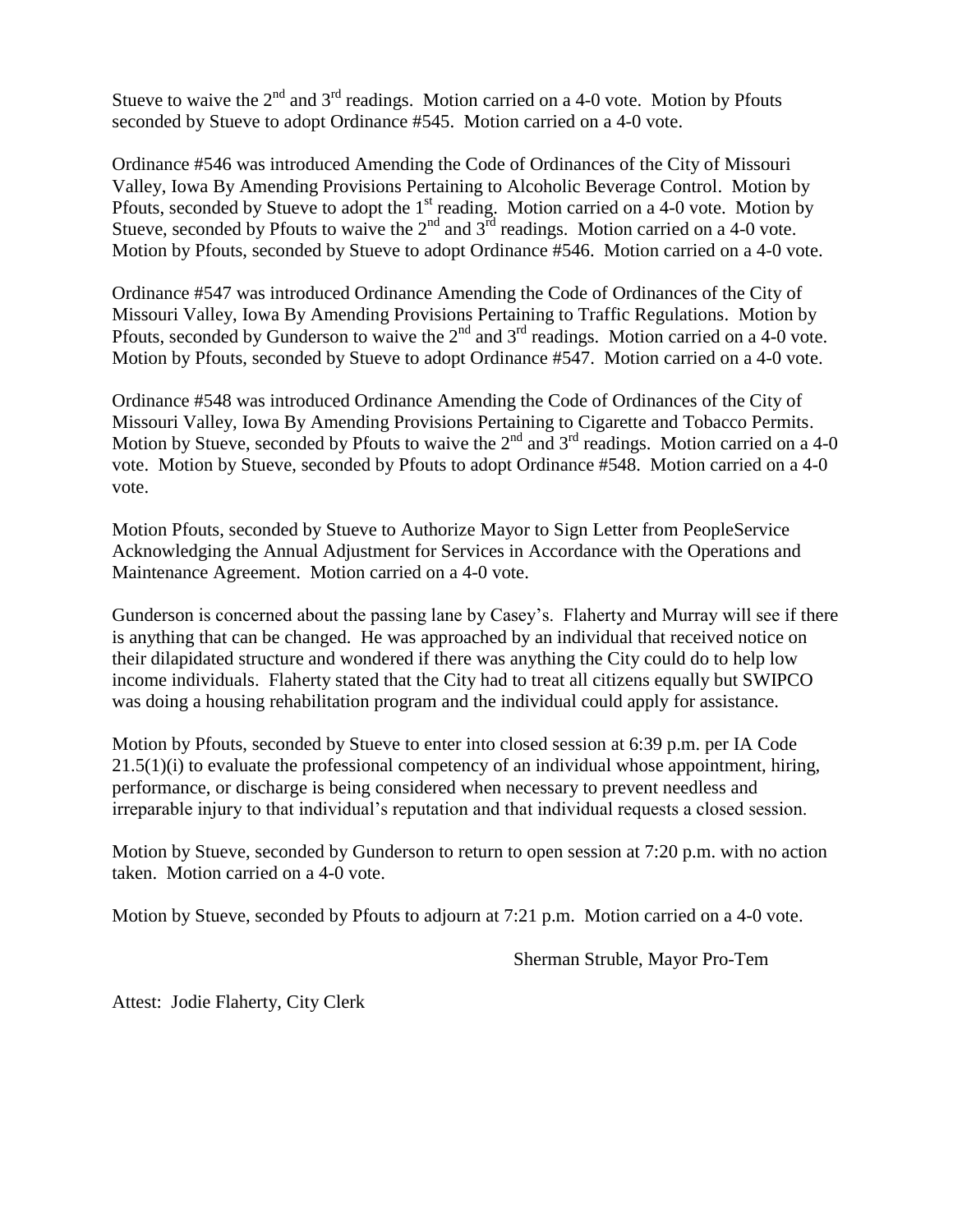#### **RESOLUTION 19-03**

#### RESOLUTION SETTING WAGE

#### BE IT RESOLVED by the City Council of the City of Missouri Valley, Iowa:

The following employee shall be paid the wage and salary indicated and the City Clerk is authorized to issue checks, less legally required or authorized deductions from the amount set out below, bi-weekly, and to make such contributions to IPERS and social security or other purposes as required by law or authorization of the Council, all subject to audit and review by the Council:

| Position                                            | Name         | <b>Hourly Wage</b> |
|-----------------------------------------------------|--------------|--------------------|
| Police Officer                                      | Logan Lieber | \$20.81            |
| Passed and approved this 22nd day of January, 2019. |              |                    |

\_\_\_\_\_\_\_\_\_\_\_\_\_\_\_\_\_\_\_\_\_\_\_\_\_\_\_\_ Sherman Struble, Mayor Pro-Tem

ATTEST:

Jodie Flaherty, City Clerk

\_\_\_\_\_\_\_\_\_\_\_\_\_\_\_\_\_\_\_\_\_\_\_\_\_\_\_\_\_\_

#### **ORDINANCE #544**

#### **AN ORDINANCE TO AMENDING THE CODE OF ORDINANCES OF THE CITY OF MISSOURI VALLEY, IOWA BY AMENDING WATER SERVICE SYSTEM**

**BE IT ENACTED** by the City Council of the City of Missouri Valley, Iowa:

**SECTION 1. CHAPTER MODIFIED.** Chapter 90 of the Code of Ordinances of the City of Missouri Valley, Iowa is repealed and the following adopted in the lieu thereof:

## **CHAPTER 90 WATER SERVICE SYSTEM**

| 90.01 Definitions                   | 90.11 Installation of Water Service Pipe    |
|-------------------------------------|---------------------------------------------|
| 90.06 Superintendent's Duties       | 90.12 Responsibility for Water Service Pipe |
| <b>90.03 Mandatory Connections</b>  | 90.13 Failure to Maintain                   |
| <b>90.04 Abandoned Connections</b>  | 90.14 Curb Valve                            |
| <b>90.05 Permit</b>                 | 90.15 Interior Valve                        |
| 90.06 Charges and Fees for Permit   | 90.16 Inspection and Approval               |
| 90.07 Compliance with Plumbing Code | 90.17 Completion by the City                |
| 90.08 Plumber Required              | 90.18 Shutting off Water Supply             |
| <b>90.09 Excavations</b>            | 90.19 Operation of Curb Valve and Hydrants  |
| 90.10 Tapping Mains                 |                                             |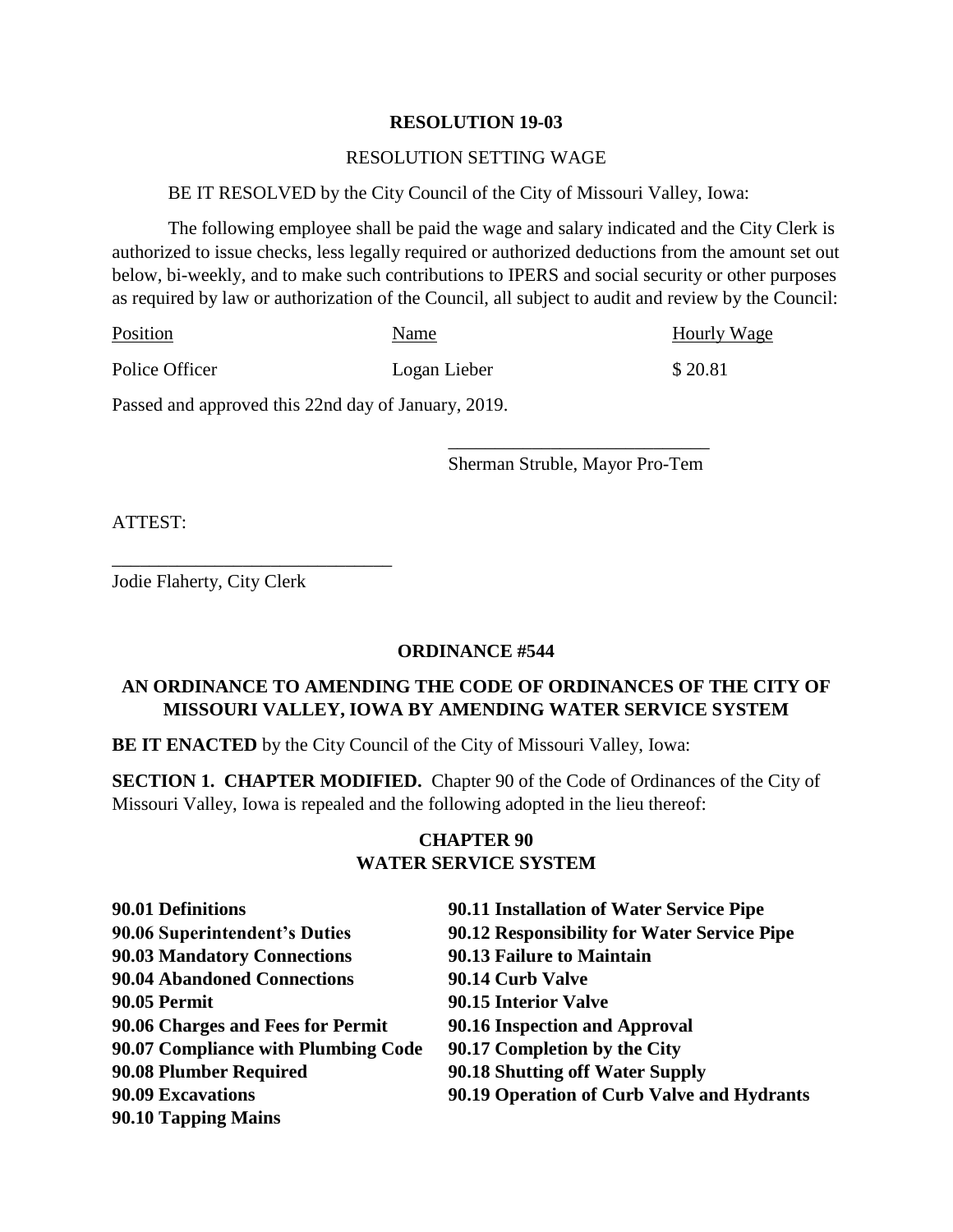**90.01 DEFINITIONS.** The following terms are defined for use in the chapters in this Codeof Ordinances pertaining to the Water Service System:

- 1. "Combined service account" means a customer service account for the provision of two or more utility services.
- 2. "Customer" means, in addition to any person receiving water service from the City, the owner of the property served, and as between such parties the duties, responsibilities, liabilities and obligations hereinafter imposed shall be joint and several.
- 3. "Superintendent" means the Superintendent of the City water system or any duly authorized assistant, agent or representative.
- 4. "Water main" means a water supply pipe provided for public or community use.
- 5. "Water service pipe" means the pipe from the water main to the building served.
- 6. "Water system" or "water works" means all public facilities for securing, collecting, storing, pumping, treating, and distributing water.

**90.02 SUPERINTENDENT'S DUTIES.** The Superintendent shall supervise the installation of water service pipes and their connection to the water main and enforce all regulations pertaining to water services in the City in accordance with this chapter. This chapter shall apply to all replacements of existing water service pipes as well as to new ones. The Superintendent shall make such rules, not in conflict with the provisions of this chapter, as may be needed for the detailed operation of the water system, subject to the approval of the Council. In the event of an emergency the Superintendent may make temporary rules for the protection of the system until due consideration by the Council may be had.

*(Code of Iowa, Sec. 372.13[4])*

**90.03 MANDATORY CONNECTIONS.** All residences and business establishments within the City limits intended or used for human habitation, occupancy or use shall be connected to the public water system, if it is reasonably available and if the building is not furnished with pure and wholesome water from some other source.

**90.04 ABANDONED CONNECTIONS.** When an existing water service is abandoned or a service is renewed with a new tap in the main, all abandoned connections with the mains shall be turned off at the corporation stop and made absolutely watertight.

**90.05 PERMIT.** Before any person makes a connection with the public water system, a written permit must be obtained from the City. The application for the permit shall include a legal description of the property, the name of the property owner, the name and address of the person who will do the work, and the general uses of the water. If the proposed work meets all the requirements of this chapter and if all fees required under this chapter have been paid, the permit shall be issued. Work under any permit must be completed within sixty (60) days after the permit is issued, except that when such time period is inequitable or unfair due to conditions beyond the control of the person making the application, an extension of time within which to complete the work may be granted. The permit may be revoked at any time for any violation of these chapters.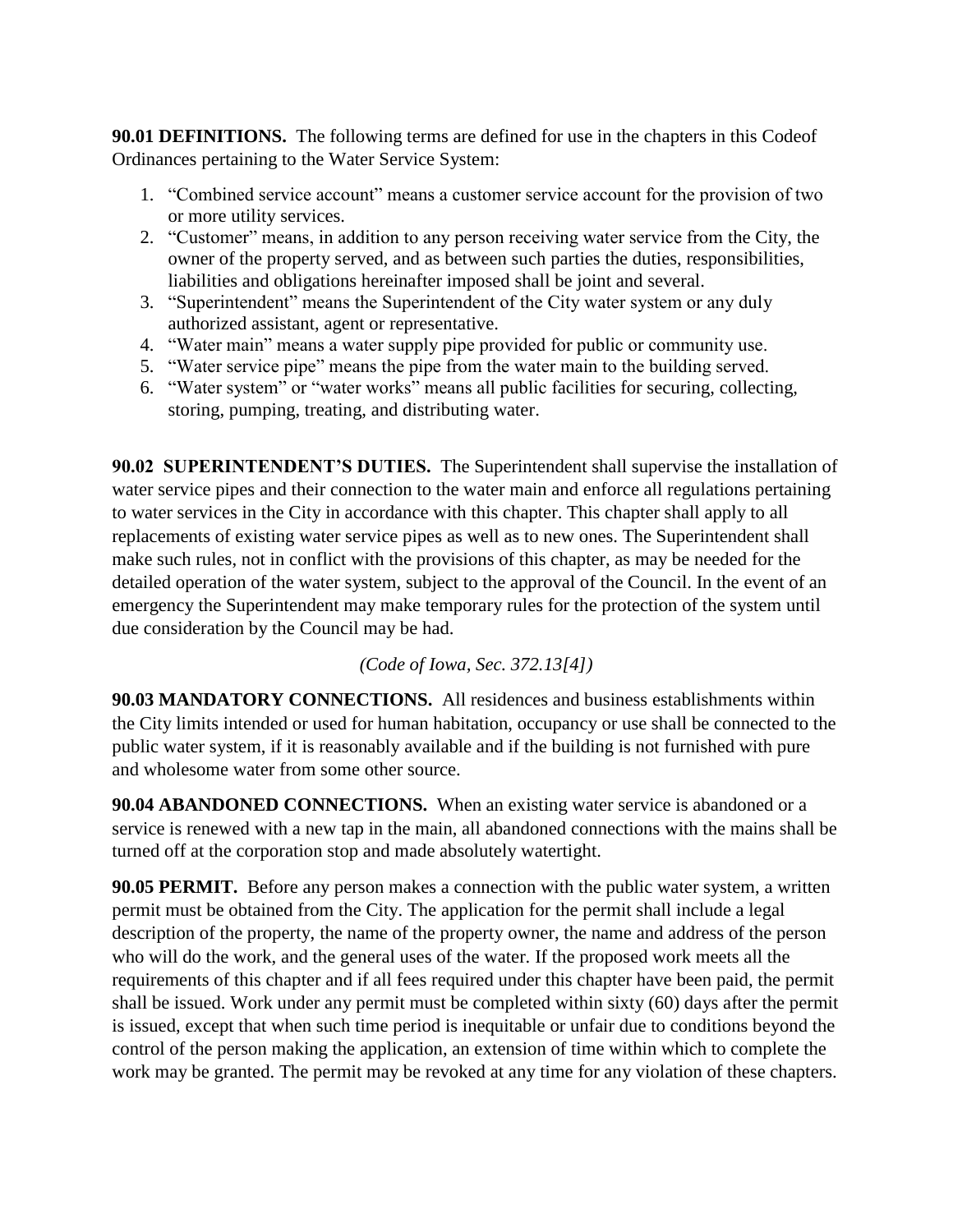**90.06 CHARGES AND FEES FOR PERMIT.** All new residential, commercial, industrial and institutional development shall pay a Capital Facility Charge for water service at the time such development files for a permit to connect to the City's public water system and shall pay a Water Hookup (Tap) Fee for water service at the time they file for a permit to connect to the City's public water system. New development is defined as 1) a land improvement of facility needing water service for the first time, or 2) a land improvement or facility whose use will result in a change in its present classification or water demand.

The Capital Facility Charge shall compensate the City for the expense of providing the capital facilities needed to process treated water and provide pressure and storage of the treated water to be used by the land improvement of facility. The Capital Facility Charge shall apply to areas both inside and outside the existing city limits of Missouri Valley. The City Limit lines which define inside or outside development, and which apply to this ordinance, are as shown on the attached map of 12-13-2017.

1. WATER CAPITAL FACILITY CHARGES for new inside City Limits users shall be in accordance with the following schedule:

| Classification              | Charge                                 |
|-----------------------------|----------------------------------------|
| Residential Lot             | \$450.00 per lot                       |
| <b>Multi-Family Complex</b> | \$350.00 per each unit                 |
| <b>Commercial Parcel</b>    | \$1,300.00 per acre (one acre minimum) |
| <b>Industrial Parcel</b>    | \$1,300.00 per acre (one acre minimum) |
| <b>Institutional Parcel</b> | \$1,300.00 per acre (one acre minimum) |

2. WATER CAPITAL FACILITY CHARGES for new outside City Limits users shall in accordance with the following schedule:

| Classification              | Charge                                 |
|-----------------------------|----------------------------------------|
| Residential Lot             | $$1,300.00$ per lot                    |
| <b>Multi-Family Complex</b> | \$1,000.00 per unit                    |
| <b>Commercial Parcel</b>    | \$3,900.00 per acre (one acre minimum) |
| <b>Industrial Parcel</b>    | \$3,900.00 per acre (one acre minimum) |
| <b>Institutional Parcel</b> | \$3,900.00 per acre (one acre minimum) |

For a land improvement or facility whose use will result in a change from its present classification or water demand, to a new stepped up classification or water demand, the Capital Facility Charge shall be the difference between the original classification charge rate and the new classification charge rate.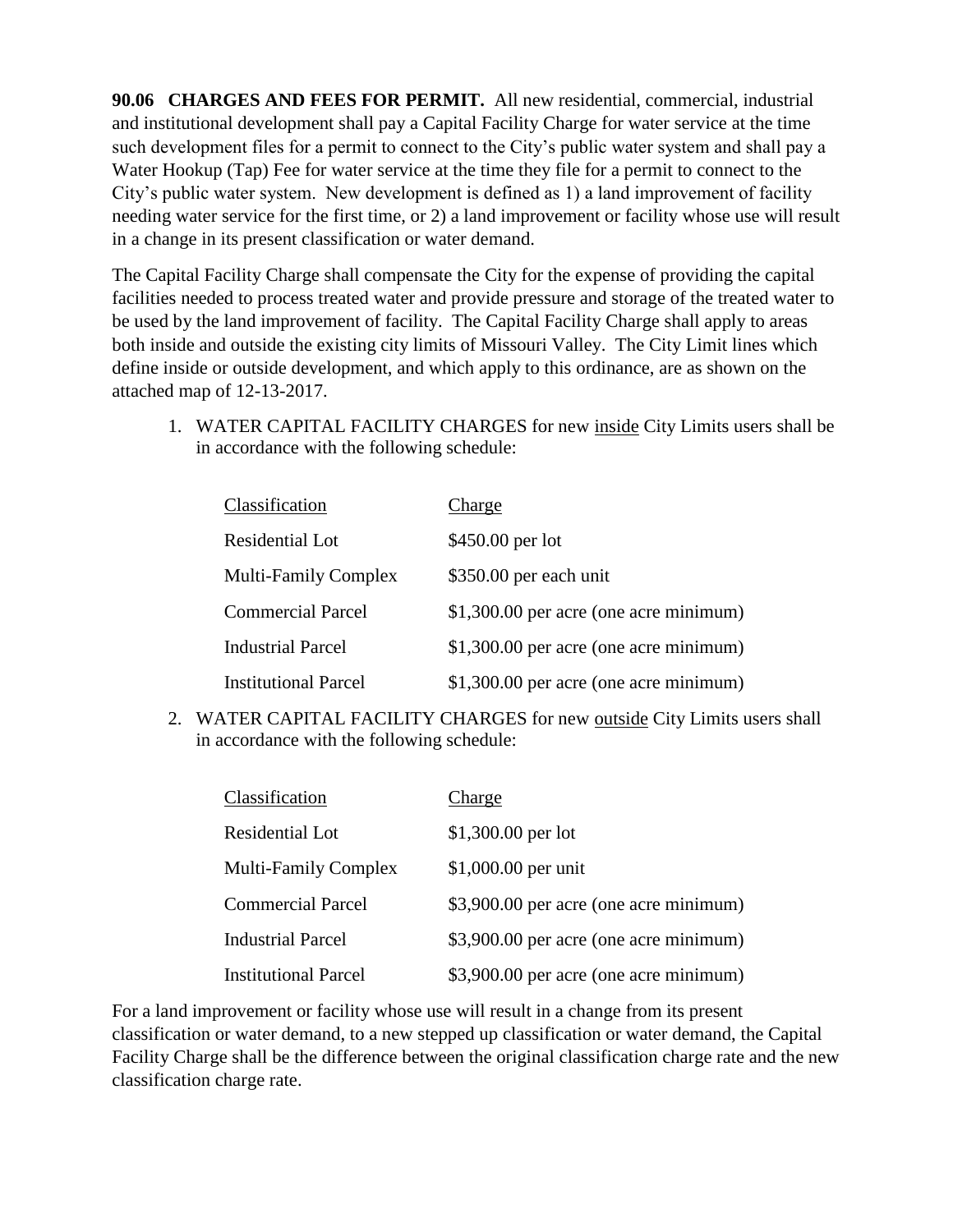- 3. ALL CAPITAL FACILITY CHARGES shall be paid prior to the issuance of the permit to connect, except for new multiple-lot subdivisions, which shall be as follows:
	- a. For new multiple-lot subdivisions, the first one-half of the Capital Facility Charge for all residential, commercial, industrial, and institutional lots shall be paid by the developer of the new subdivision prior to the City's approval and signing of the subdivision's preliminary plat.
	- b. For new multiple-lot subdivisions, the second one-half of the Capital Facility Charge for all residential, commercial, industrial, and institutional lots shall be paid by the owner of the lots within the new subdivision, at the time each owner requests a permit to connect to the water system.

The Water Hookup (Tap) Fee shall compensate the City for the expense of processing a permit for connection and the inspection of the connection of the customer's water service to the City's water system. The hookup (tap) fee shall apply to all new connections regardless of whether they are located inside or outside of the city limits of Missouri Valley.

| Water Meter Size    | <b>Flow Rate</b> | Ratio | Hookup<br>Charge |
|---------------------|------------------|-------|------------------|
| $5/8$ inch          | $10 \text{ gpm}$ | 1.0   | 250.00           |
| $\frac{3}{4}$ inch  | $15$ gpm         | 1.5   | 375.00           |
| 1 inch              | $25$ gpm         | 2.5   | 625.00           |
| $1\frac{1}{2}$ inch | $50 \text{ gpm}$ | 5.0   | \$1,250.00       |
| 2 inch              | $80 \text{ gpm}$ | 8.0   | \$2,000.00       |

1. WATER HOOKUP (TAP) FEES shall be in accordance with the following schedule:

For meter sizes larger than 2 inch, the fee shall be \$25.00 per each gallon-per-minute of flow rate capacity of the meter.

- 2. ALL HOOKUP (TAP) FEES shall be paid by the owner of the lots or property to be connected at the time each owner requests a permit to connect to the water system.
- 3. For a land improvement or facility whose use will result in a change from its present classification or water demand, to a new stepped up classification or water demand, the Hookup (Tap) Fee shall be the difference between the original classification fee and the new classification fee.

**90.07 COMPLIANCE WITH PLUMBING CODE.** The installation of any water service pipe and any connection with the water system shall comply with all pertinent and applicable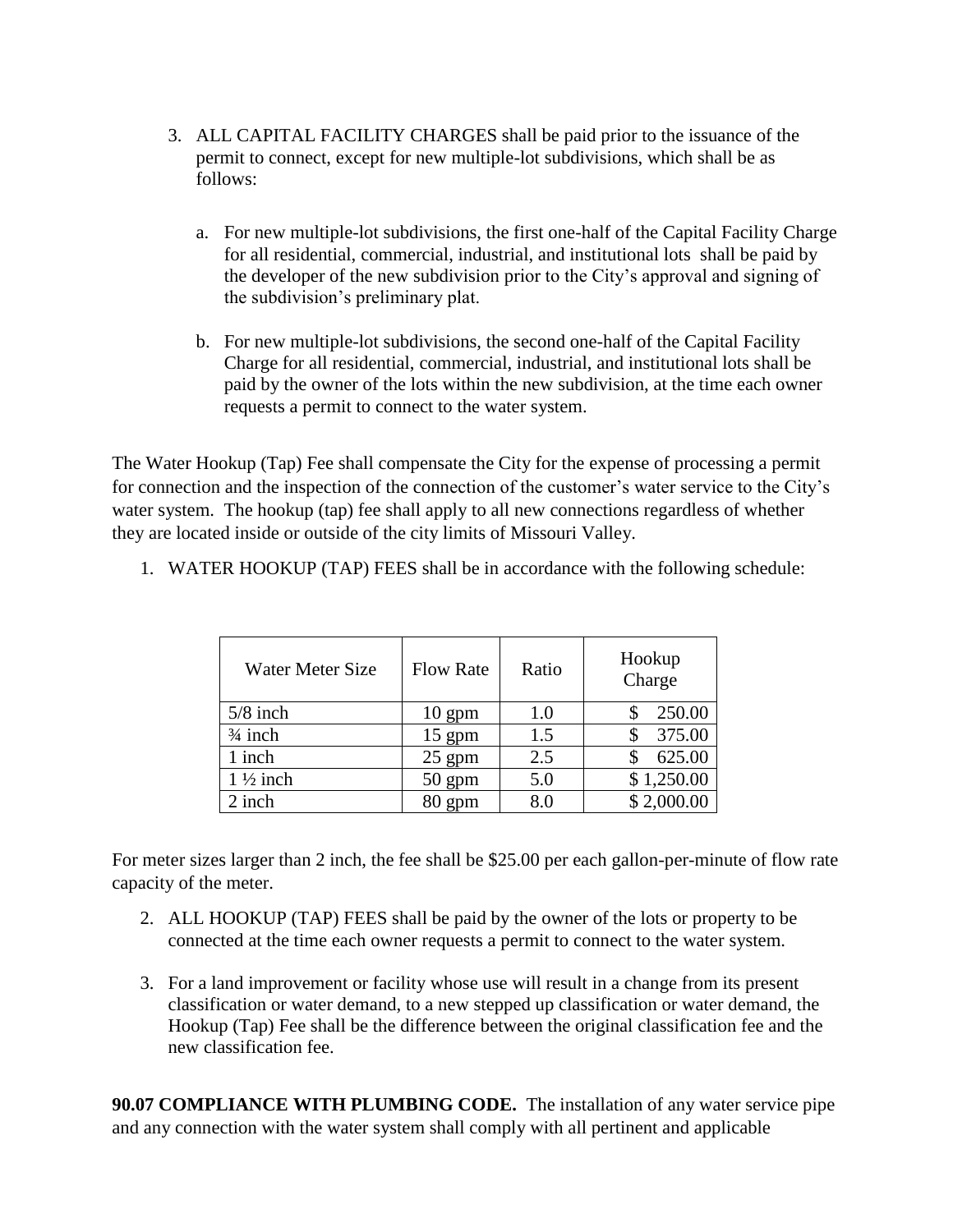provisions, whether regulatory, procedural or enforcement provisions, of the *State Plumbing Code* and the *Uniform Plumbing Code*.

**90.08 PLUMBER REQUIRED.** All installations of water service pipes and connections to the water system shall be made by a State-licensed plumber.

**90.09 EXCAVATIONS.** All trench work, excavation, and backfilling required in making a connection shall be performed in accordance with applicable excavation provisions as provided for installation of building sewers and/or the provisions of Chapter 135.

**90.10 TAPPING MAINS.** All taps into water mains shall be made by or under the direct supervision of the Superintendent and in accord with the following:

## *(Code of Iowa, Sec. 372.13[4])*

- 1. Independent Services. No more than one house, building, or premises shall be supplied from one tap unless special written permission is obtained from the Superintendent and unless provision is made so that each house, building, or premises may be shut off independently of the other.
- 2. Sizes and Location of Taps. All mains six (6) inches or less in diameter shall receive no larger than a 3<sup>4</sup>-inch tap. All mains of over six inches in diameter shall receive no larger than a one-inch tap. Where a larger connection than a one-inch tap is desired, two or more small taps or saddles shall be used, as the Superintendent shall order. All taps in the mains shall be made in the top half of the pipe, at least eighteen (18) inches apart. No main shall be tapped nearer than two (2) feet of the joint in the main.
- 3. Corporation Stop. A brass corporation stop, of the pattern and weight approved by the Superintendent, shall be inserted in every tap in the main. The corporation stop in the main shall be of the same size as the service pipe.
- 4. Location Record. An accurate and dimensional sketch showing the exact location of the tap shall be filed with the Superintendent in such form as the Superintendent shall require.

**90.11 INSTALLATION OF WATER SERVICE PIPE.** Water service pipes from the main to the meter setting shall be Type K copper. The use of any other pipe material for the service line shall first be approved by the Superintendent. Pipe must be laid sufficiently waving, and to such depth, as to prevent rupture from settlement or freezing.

**90.12 RESPONSIBILITY FOR WATER SERVICE PIPE.** All costs and expenses incident to the installation, connection, and maintenance of the water service pipe from the main, including the connection and curb valve on the main to the meter for the building served shall be borne by the owner. The owner shall indemnify the City from any loss or damage that may directly or indirectly be occasioned by the installation or maintenance of said water service pipe.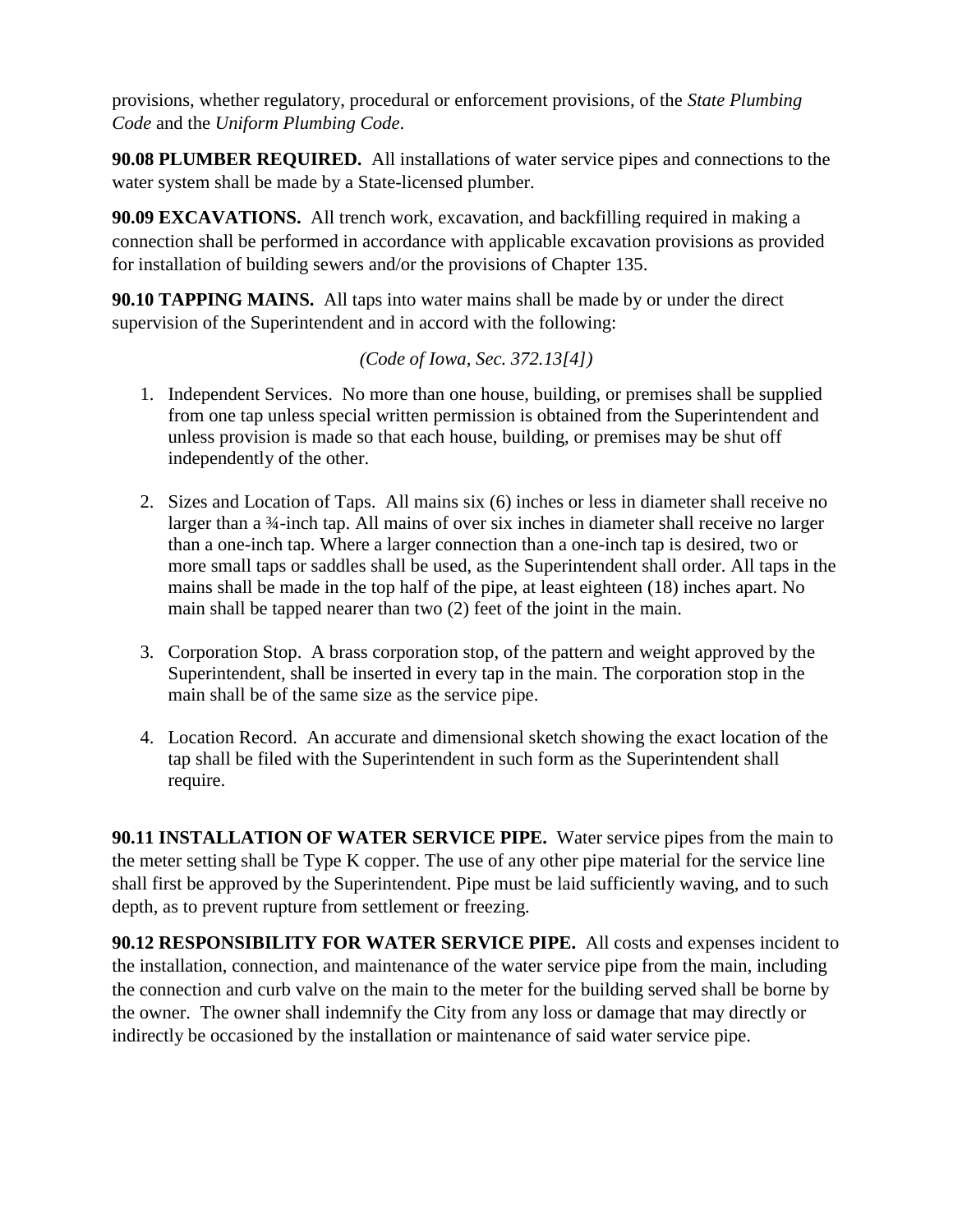**90.13 FAILURE TO MAINTAIN.** When any portion of the water service pipe which is the responsibility of the property owner becomes defective or creates a nuisance and the owner fails to correct such nuisance the City may do so and assess the costs thereof to the property.

*(Code of Iowa, Sec. 364.12[3a & h])*

**90.14 CURB VALVE.** There shall be installed within the public right-of-way a main shut-off valve on the water service pipe of a pattern approved by the Superintendent. The shut-off valve shall be constructed to be visible and even with the pavement or ground.

**90.15 INTERIOR VALVE.** There shall be installed a shut-off valve (hand valve) on every service pipe inside the building as close to the entrance of the pipe within the building as possible and so located that the water can be shut off conveniently. Where one service pipe supplies more than one customer within the building, there shall be separate valves for each such customer so that service may be shut off for one without interfering with service to the others.

**90.16 INSPECTION AND APPROVAL.** All water service pipes and their connections to the water system must be inspected and approved in writing by the Superintendent before they are covered, and the Superintendent shall keep a record of such approvals. If the Superintendent refuses to approve the work, the plumber or property owner must proceed immediately to correct the work. Every person who uses or intends to use the municipal water system shall permit the Superintendent to enter the premises to inspect or make necessary alterations or repairs at all reasonable hours and on proof of authority.

**90.17 COMPLETION BY THE CITY.** Should any excavation be left open or only partly refilled for twenty-four (24) hours after the water service pipe is installed and connected with the water system, or should the work be improperly done, the City shall have the right to finish or correct the work, and the Council shall assess the costs to the property owner or the plumber. If the plumber is assessed, the plumber must pay the costs before receiving another permit. If the property owner is assessed, such assessment may be collected with and in the same manner as general property taxes.

*(Code of Iowa, Sec. 364.12[3a & h])*

**90.18 SHUTTING OFF WATER SUPPLY.** The Superintendent may shut off the supply of water to any customer because of any violation of the regulations contained in these Water Service System chapters that is not being contested in good faith. The supply shall not be turned on again until all violations have been corrected and the Superintendent has ordered the water to be turned on.

**90.19 OPERATION OF CURB VALVE AND HYDRANTS.** It is unlawful for any person except the Superintendent to turn water on at the curb valve, and no person, unless specifically authorized by the City, shall open or attempt to draw water from any fire hydrant for any purpose whatsoever.

**SECTION 2. SEVERABILITY CLAUSE.** If any section, provision, or part of this ordinance shall be adjudged invalid or unconstitutional, such adjudication shall not affect the validity of the ordinance as a whole or any section, provision, or part thereof not adjudged invalid or unconstitutional.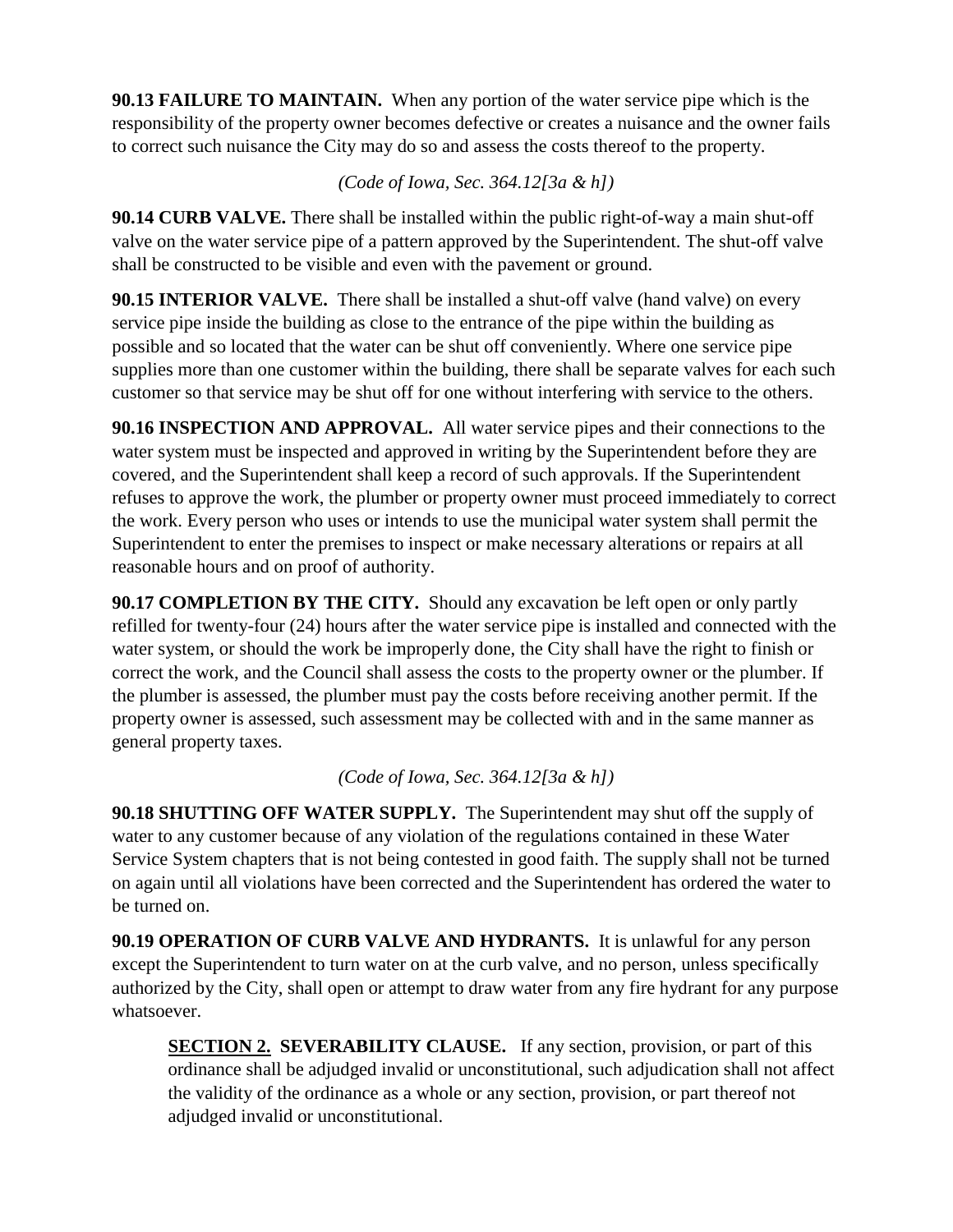**SECTION 3**. **WHEN EFFECTIVE.** This ordinance shall be in effect from and after its' final passage, approval, and publication as provided by law.

 $\overline{\phantom{a}}$  , and the contract of the contract of the contract of the contract of the contract of the contract of the contract of the contract of the contract of the contract of the contract of the contract of the contrac

PASSED AND APPROVED BY THE COUNCIL THIS 22<sup>nd</sup> DAY OF JANUARY, 2019.

## CITY OF MISSOURI VALLEY, IOWA

Sherman Struble, Mayor Pro-Tem

ATTEST:

\_\_\_\_\_\_\_\_\_\_\_\_\_\_\_\_\_\_\_\_\_\_\_\_\_\_\_\_ Jodie Flaherty, City Clerk

I certify that the foregoing was published as Ordinance  $#544$  on the  $30<sup>th</sup>$  day of January, 2019.

\_\_\_\_\_\_\_\_\_\_\_\_\_\_\_\_\_\_\_\_\_\_\_\_\_\_\_\_\_\_\_\_ Jodie Flaherty, City Clerk

1<sup>st</sup> reading: 1-22-2019 2<sup>nd</sup> reading: Waived 3<sup>rd</sup> reading: Waived Published Summary: 1-30-2019

## **ORDINANCE #545**

## **AN ORDINANCE TO AMENDING THE CODE OF ORDINANCES OF THE CITY OF MISSOURI VALLEY, IOWA BY AMENDING BUILDING SEWERS AND CONNECTIONS**

**BE IT ENACTED** by the City Council of the City of Missouri Valley, Iowa:

**SECTION 1. CHAPTER MODIFIED.** Chapter 96 of the Code of Ordinances of the City of Missouri Valley, Iowa is repealed and the following adopted in the lieu thereof:

## **CHAPTER 96**

## **BUILDING SEWERS AND CONNECTIONS**

**96.01 Permit 96.06 Sewer Tap 96.02 Charges and Fees for Permit 96.07 Inspection Required 96.04 Excavations 96.09 Abatement of Violations 96.05 Connection Requirements**

**96.03 Plumber Required 96.08 Property Owner's Responsibility**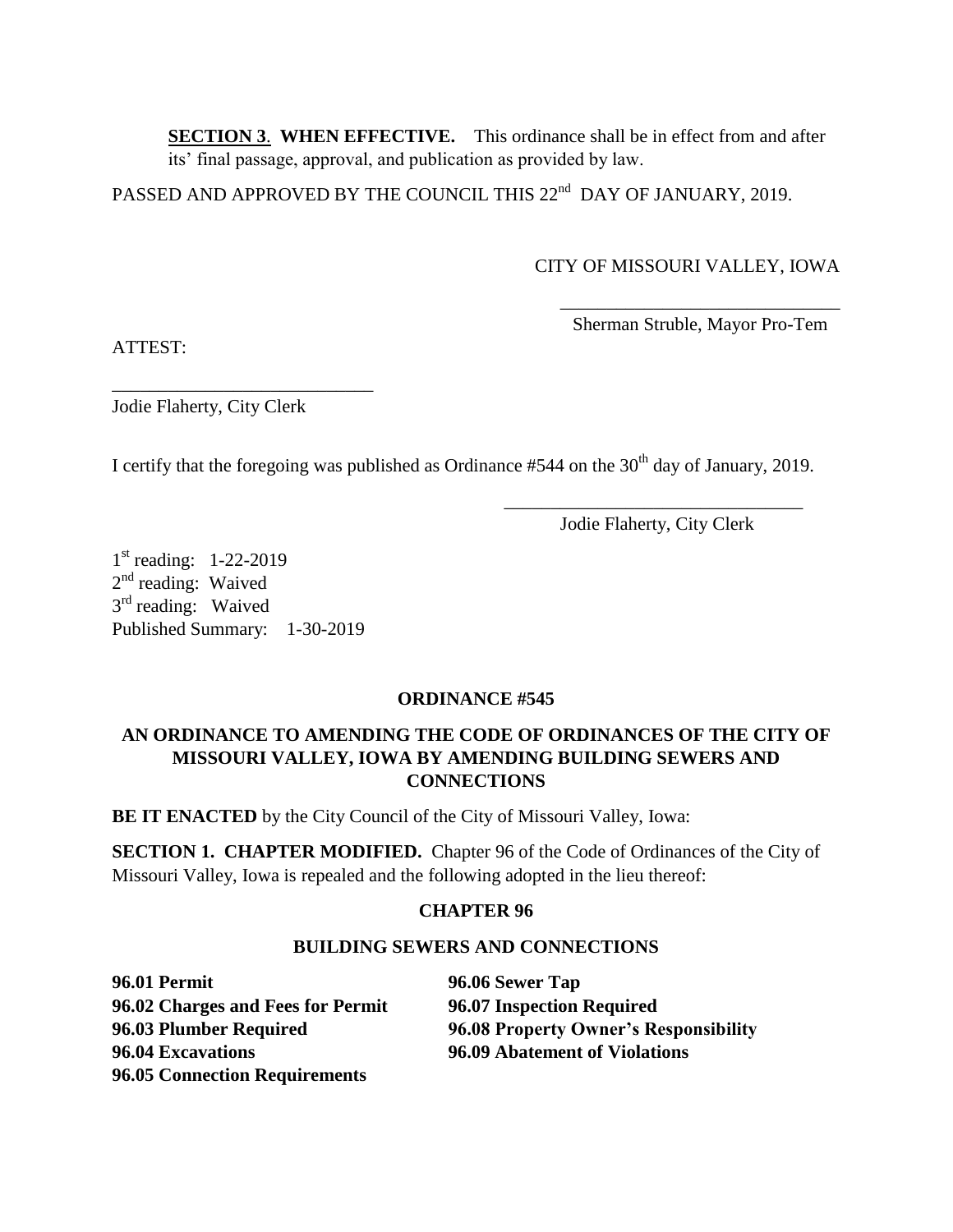**96.01 PERMIT.** No unauthorized person shall uncover, make any connection with or opening into, use, alter, or disturb any public sewer or appurtenance thereof without first obtaining a written permit from the City. The application for the permit shall set forth the location and description of the property to be connected with the sewer system and the purpose for which the sewer is to be used, and shall be supplemented by any plans, specifications, or other information considered pertinent. The permit shall require the owner to complete construction and connection of the building sewer to the public sewer within sixty (60) days after the issuance of the permit, except that when a property owner makes sufficient showing that due to conditions beyond the owner's control or peculiar hardship, such time period is inequitable or unfair, an extension of time within which to comply with the provisions herein may be granted. Any sewer connection permit may be revoked at any time for a violation of these chapters.

**96.02 CHARGES AND FEES FOR PERMIT.** All new residential, commercial, industrial and institutional development shall pay a Capital Facility Charge and a Sewer Hookup (Tap) Fee for sanitary sewer service at the time they file for a permit to connect to the City's public sanitary sewer system. New development is defined as 1) a land improvement or facility needing sewer service for the first time, or 2) a land improvement or facility whose sewer use will result in a change from its present sewer demand.

All new residential, commercial, industrial and institutional development shall pay a Capital Facility Charge for sanitary sewer service at the time such development files for a permit to connect to the City's public sanitary sewer system. New development is defined as 1) a land improvement or facility needing sewer service for the first time, or 2) a land improvement or facility whose use will result in a change in its present classification or sewer demand.

The Capital Facility Charge shall compensate the City for the expense of providing the capital facilities needed to treat raw sewage and provide interceptor sewers to convey raw sewage from collection mains to the sewage treatment plant. The Capital Facility Charge shall apply to areas both inside and outside the existing city limits of Missouri Valley. The City Limit lines which define inside or outside development, and which apply to this ordinance, are as shown on the attached map of 12-13-2017.

For a land improvement or facility needing sewer service for the first time, the Capital Facility Charge shall be in accordance with the following schedules:

1. SEWER CAPITAL FACILITY CHARGES for new inside City Limits users shall be in accordance with the following schedule:

| Classification              | Charge                                 |
|-----------------------------|----------------------------------------|
| Residential Lot             | \$350.00 per lot                       |
| <b>Multi-Family Complex</b> | \$275.00 per each unit                 |
| <b>Commercial Parcel</b>    | \$1,000.00 per acre (one acre minimum) |
| <b>Industrial Parcel</b>    | \$1,000.00 per acre (one acre minimum) |
| <b>Institutional Parcel</b> | \$1,000.00 per acre (one acre minimum) |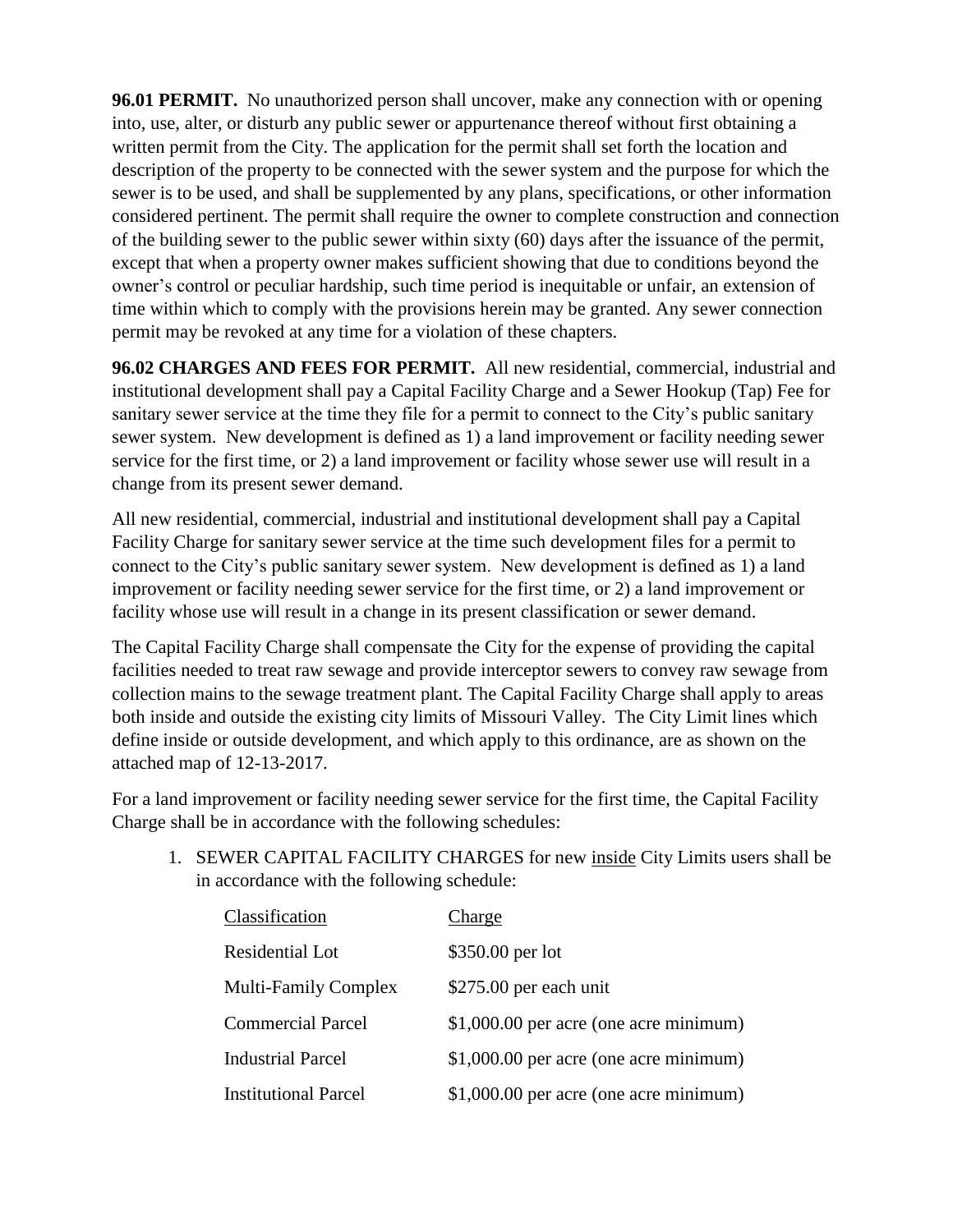2. SEWER CAPITAL FACILITY CHARGES for new outside City Limit users shall be in accordance with the following schedule:

| Charge                                 |
|----------------------------------------|
| $$1,000.00$ per lot                    |
| \$800.00 per each unit                 |
| \$3,000.00 per acre (one acre minimum) |
| \$3,000.00 per acre (one acre minimum) |
| \$3,000.00 per acre (one acre minimum) |
|                                        |

For a land improvement or facility whose use will result in a change from its present classification or sewer demand, to a new stepped up classification or sewer demand, the Capital Facility Charge shall be the difference between the original classification charge rate and the new classification charge rate.

- 3. ALL CAPITAL FACILITY CHARGES shall be paid prior to the issuance of the permit to connect, except for new multiple-lot subdivisions, which shall be as follows:
	- a. For new multiple-lot subdivisions, the first one-half of the Capital Facility Charge for all residential, commercial, industrial and institutional lots shall be paid by the developer of the new subdivision prior to the City's approval and signing of the subdivision's preliminary plat.
	- b. For new multiple-lot subdivisions, the second one-half of the Capital Facility Charge for all residential, commercial, industrial and institutional lots shall be paid by the owner of the lots within the new subdivision, at the time each owner requests a permit to connect to the sanitary sewer system.

The Sewer Hookup (Tap) Fee shall compensate the City for the expense of processing a permit for connection and the inspection of the connection of the customer's building sewer to the City's collection mains. The hookup (tap) fee shall apply to all new connections regardless of whether they are located inside or outside the city limits of Missouri Valley.

| <b>Building Sewer Line</b><br><b>Size</b> | Ratio | Hookup<br>Charge |
|-------------------------------------------|-------|------------------|
| 4 inch                                    | 1.0   | 250.00           |
| 6 inch                                    | 2.0   | 500.00           |
| 8 inch                                    |       | \$1.000.00       |

1. SEWER HOOKUP (TAP) FEES shall be in accordance with the following schedule: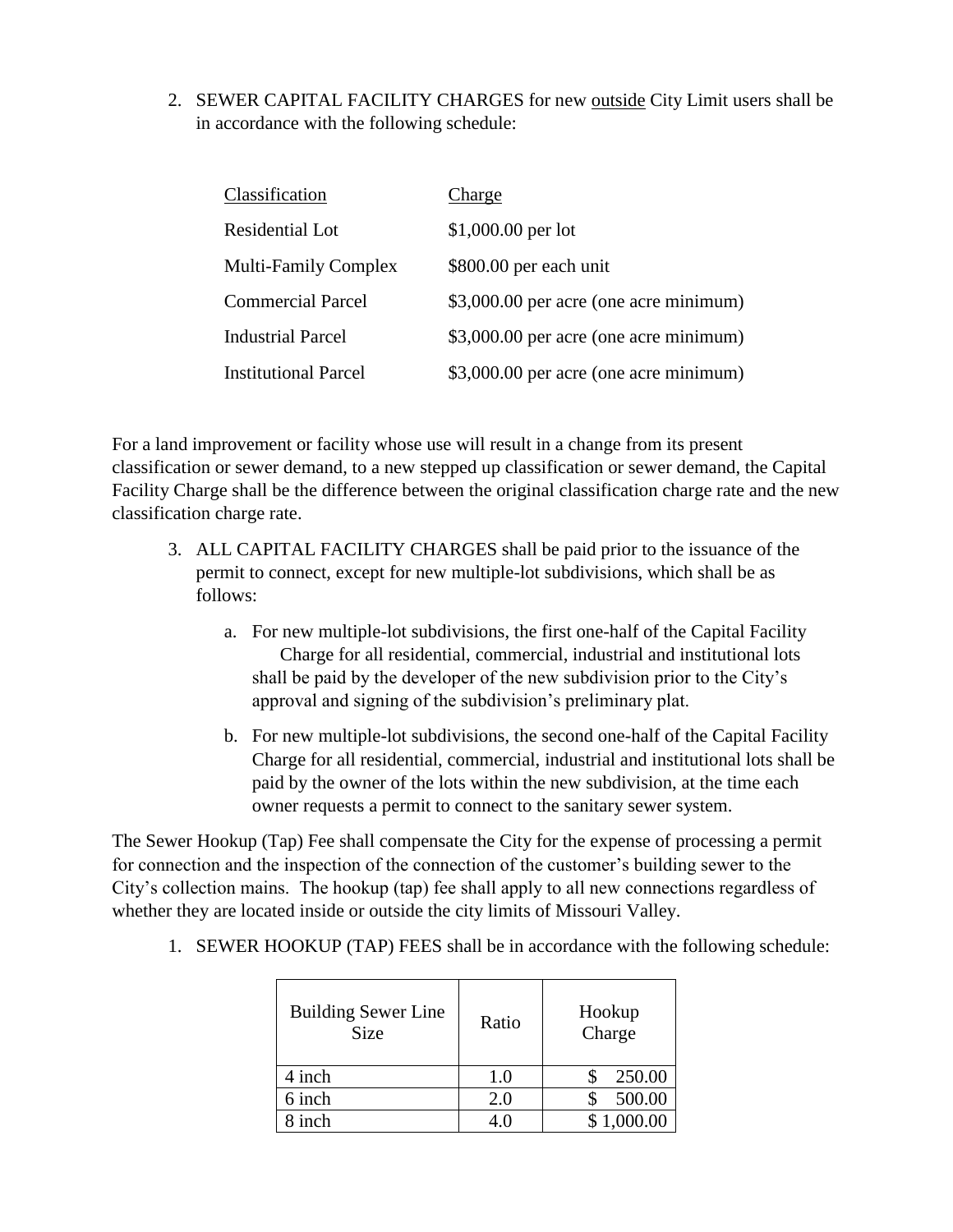For line sizes larger than 8 inch, the fee shall be determined by the City.

- 2. ALL HOOKUP (TAP) FEES shall be paid by the owner of the lots or property to be connected at the time each owner requests a permit to connect to the sanitary sewer system.
- 3. For a land improvement or facility whose use will result in a change from its present classification or sewer demand, to a new stepped up classification or sewer demand, the Hookup (Tap) Fee shall be the difference between the original classification fee and the new classification fee.

**96.03 PLUMBER REQUIRED.** All installations of building sewers and connections to the public sewer shall be made by a State-licensed plumber.

**96.04 EXCAVATIONS.** All trench work, excavation and backfilling required in making a connection shall be performed in accordance with the provisions of the *Uniform Plumbing Code*  and the provisions of Chapter 135 of this Code of Ordinances.

**96.05 CONNECTION REQUIREMENTS.** The installation of the building sewer and its connection to the public sewer shall conform to the requirements of the *Uniform Plumbing Code*, the laws of the State and other applicable rules and regulations of the City.

**96.06 SEWER TAP.** Connection of the building sewer into the public sewer shall be made at the "Y" branch, if such branch is available at a suitable location. If no properly located "Y" branch is available, a saddle "Y" shall be installed at the location specified by the Superintendent. The public sewer shall be tapped with a tapping machine and a saddle appropriate to the type of public sewer shall be glued or attached with a gasket and stainless steel clamps to the sewer. At no time shall a building sewer be constructed so as to enter a manhole unless special written permission is received from the Superintendent and in accordance with the Superintendent's direction if such connection is approved.

**96.07 INSPECTION REQUIRED.** No building sewer shall be covered, concealed or put into use until it has been tested, inspected and accepted as prescribed in the *Uniform Plumbing Code*.

**96.08 PROPERTY OWNER'S RESPONSIBILITY.** All costs and expenses incident to the installation, connection and maintenance of the building sewer shall be borne by the owner. The owner shall indemnify the City from any loss or damage that may directly or indirectly be occasioned by the installation of the building sewer.

**96.09 ABATEMENT OF VIOLATIONS.** Building sewers, whether located upon the private property of any owner or in the public right-of-way, which are constructed or maintained in violation of any of the requirements of this chapter shall be deemed a nuisance and the same shall be abated by the City in the manner provided for the abatement of nuisances.

*(Code of Iowa, Sec. 364.12[3])*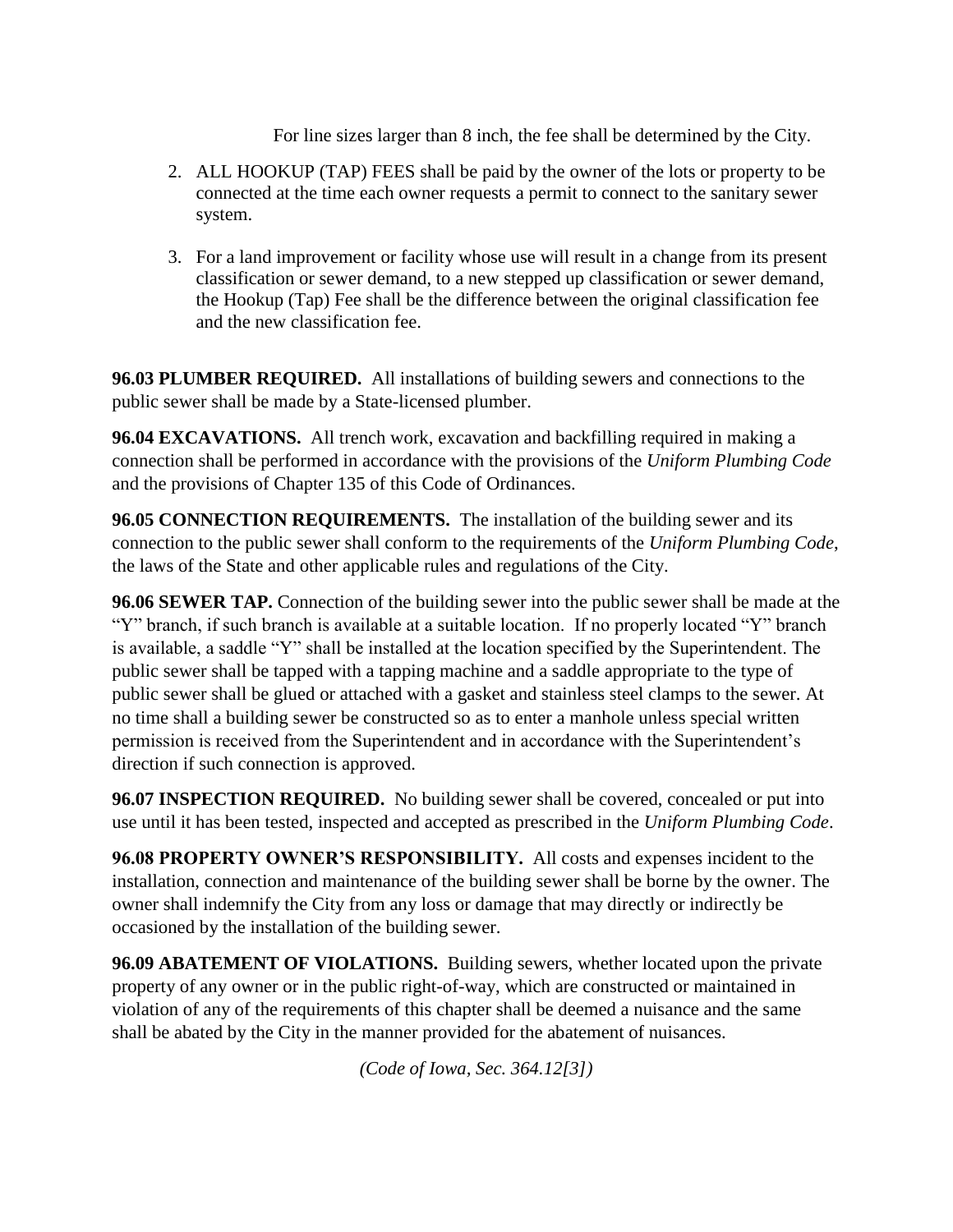**SECTION 2. SEVERABILITY CLAUSE**. If any section, provision, or part of this ordinance shall be adjudged invalid or unconstitutional, such adjudication shall not affect the validity of the ordinance as a whole or any section, provision, or part thereof not adjudged invalid or unconstitutional.

**SECTION 3. WHEN EFFECTIVE.** This ordinance shall be in effect from and after its' final passage, approval, and publication as provided by law.

CITY OF MISSOURI VALLEY, IOWA

\_\_\_\_\_\_\_\_\_\_\_\_\_\_\_\_\_\_\_\_\_\_\_\_\_\_\_\_\_\_ Sherman Struble, Mayor Pro-Tem

ATTEST:

Jodie Flaherty, City Clerk

\_\_\_\_\_\_\_\_\_\_\_\_\_\_\_\_\_\_\_\_\_\_\_\_\_\_\_\_

I certify that the foregoing was published as Ordinance  $#545$  on the  $30<sup>th</sup>$  day of January, 2019.

\_\_\_\_\_\_\_\_\_\_\_\_\_\_\_\_\_\_\_\_\_\_\_\_\_\_\_\_\_\_\_\_ Jodie Flaherty, City Clerk

1<sup>st</sup> reading: 1-22-2019 2<sup>nd</sup> reading: Waived 3<sup>rd</sup> reading: Waived Published Summary: 1-30-2019

# **ORDINANCE #546**

# **AN ORDINANCE AMENDING THE CODE OF ORDINANCES OF THE CITY OF MISSOURI VALLEY, IOWA, BY AMENDING PROVISIONS PERTAINING TO ALCOHOLIC BEVERAGE CONTROL**

Be It Enacted by the City Council of the City of Missouri Valley, Iowa:

**SECTION 1. SECTION MODIFIED.** Section 45.01 of the Code of Ordinances of the City of Missouri Valley, Iowa, is repealed and the following adopted in lieu thereof:

## **45.01 PERSONS UNDER LEGAL AGE. As used in this section, "legal age" means 21 years of age or more.**

1. Social Host. A person who is the owner or lessee of, or who otherwise has control over, property that is not a licensed premises shall not knowingly permit any person, knowing or having reasonable cause to believe the person to be under the age of eighteen, to consume or possess on such property any alcoholic beverage. The provisions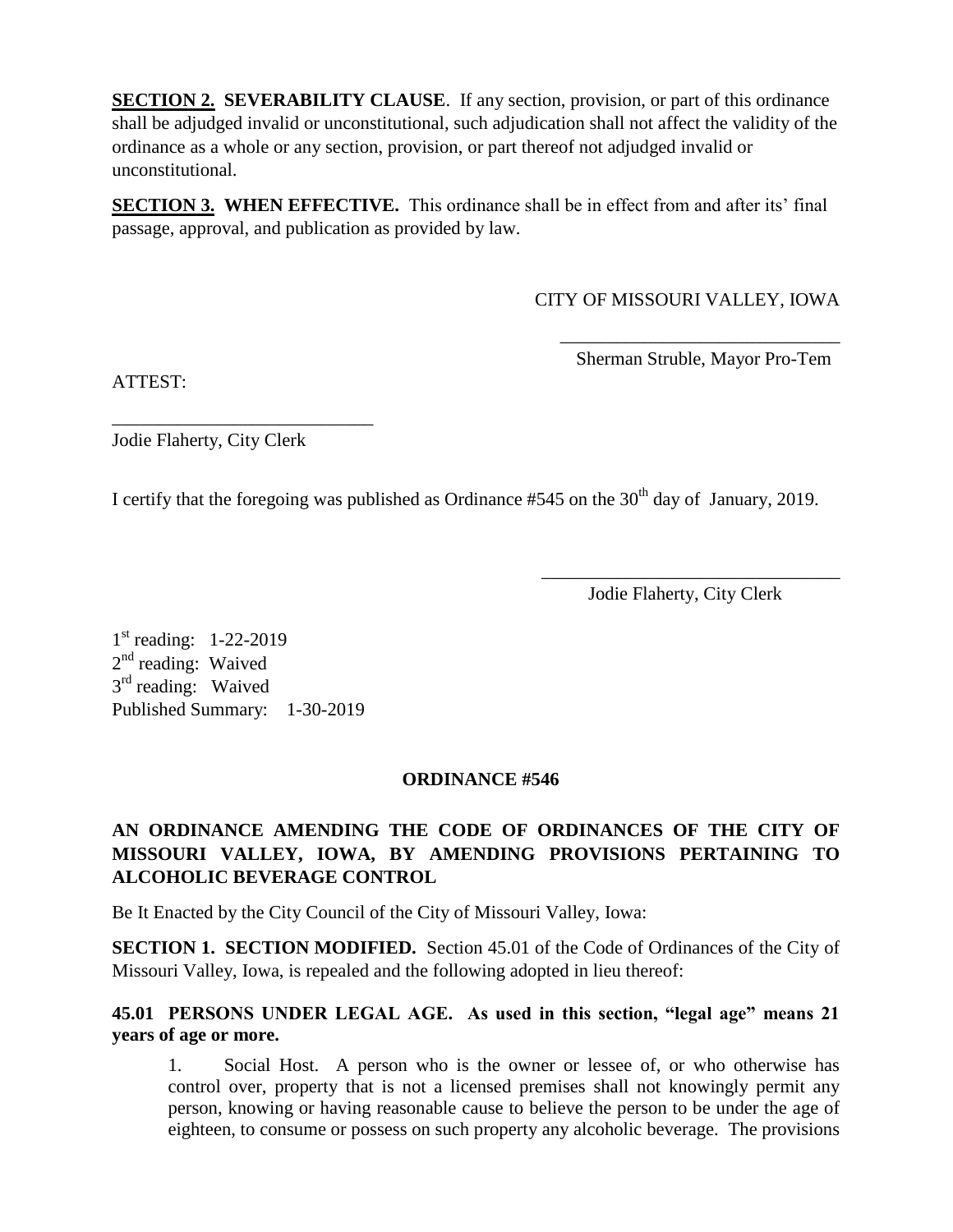of this subsection shall not apply to a landlord or manager of the property or to a person under legal age who consumes or possesses any alcoholic beverage in connection with a religious observance, ceremony, or rite.

*(Code of Iowa, Sec. 123.47)*

2. Purchase, Consume, or Possess. A person or persons under legal age shall not purchase or attempt to purchase, consume, or individually or jointly have alcoholic beverages in their possession or control; except in the case of any alcoholic beverage given or dispensed to a person under legal age within a private home and with the knowledge, presence and consent of the parent or guardian, for beverage or medicinal purposes or as administered to the person by either a physician or dentist for medicinal purposes and except to the extent that a person under legal age may handle alcoholic beverages during the regular course of the person's employment by a liquor control licensee, or wine or beer permittee under State laws.

*(Code of Iowa, Sec. 123.47[3])*

3. Misrepresentation of Age. A person under legal age shall not misrepresent the person's age for the purpose of purchasing or attempting to purchase any alcoholic beverage from any liquor control licensee or wine or beer permittee.

*(Code of Iowa, Sec. 123.49[3])*

**SECTION 2. SUBSECTIONS MODIFIED.** Subsections 1, 3, 4 and 5 of Section 120.05 of the Code of Ordinances of the City of Missouri Valley, Iowa, are repealed and the following adopted in lieu thereof:

1. Sell, dispense, or give to any intoxicated person, or one simulating intoxication, any alcoholic beverage.

*(Code of Iowa, Sec. 123.49[1])*

3. Sell alcoholic beverages to any person on credit, except with a bona fide credit card. This provision does not apply to sales by a club to its members, to sales by a hotel or motel to bona fide registered guests or to retail sales by the managing entity of a convention center, civic center, or events center.

*(Code of Iowa, Sec. 123.49[2c])*

4. Employ a person under 18 years of age in the sale or serving of alcoholic beverages for consumption on the premises where sold.

*(Code of Iowa, Sec. 123.49[2f])*

5. In the case of a retail wine or beer permittee, knowingly allow the mixing or adding of alcohol or any alcoholic beverage to wine, beer, or any other beverage in or about the permittee's place of business.

*(Code of Iowa, Sec. 123.49[2i])*

**SECTION 3. SEVERABILITY CLAUSE.** If any section, provision or part of this ordinance shall be adjudged invalid or unconstitutional, such adjudication shall not affect the validity of the ordinance as a whole or any section, provision or part thereof not adjudged invalid or unconstitutional.

**SECTION 4. WHEN EFFECTIVE.** This ordinance shall be in effect from and after its final passage, approval and publication as provided by law.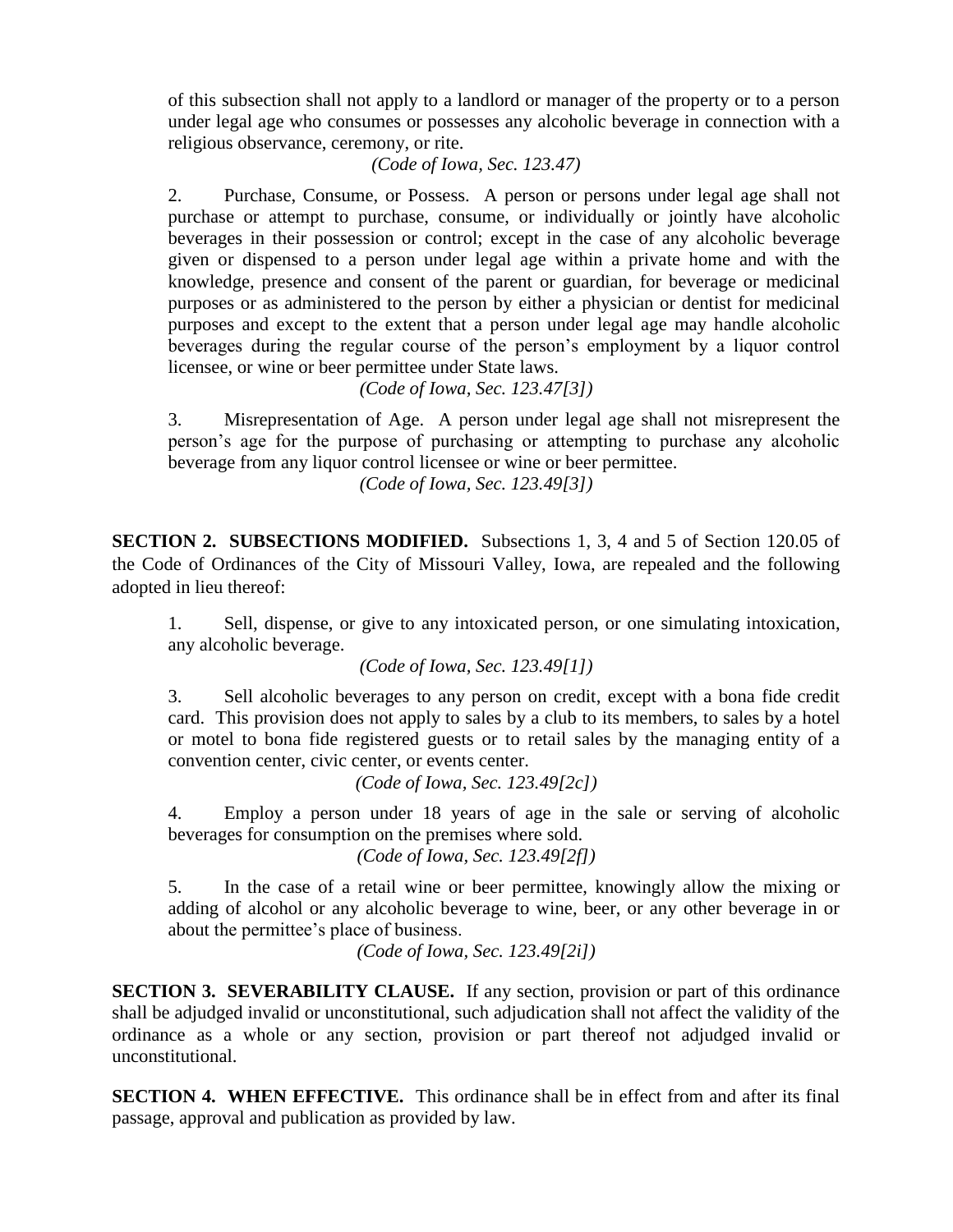Passed by the Council on the 22nd day of January, 2019, and approved this 22<sup>nd</sup> day of January. 2019.

Sherman Struble, Mayor Pro-Tem

\_\_\_\_\_\_\_\_\_\_\_\_\_\_\_\_\_\_\_\_\_\_\_\_\_\_\_\_\_\_\_\_\_\_\_\_

ATTEST:

Jodie Flaherty, City Clerk

\_\_\_\_\_\_\_\_\_\_\_\_\_\_\_\_\_\_\_\_\_\_\_\_\_\_\_\_\_\_\_\_\_\_

I certify that the foregoing was published as Ordinance  $#546$  on the  $30<sup>th</sup>$  day of January, 2019.

Jodie Flaherty, City Clerk

 $\overline{\phantom{a}}$  ,  $\overline{\phantom{a}}$  ,  $\overline{\phantom{a}}$  ,  $\overline{\phantom{a}}$  ,  $\overline{\phantom{a}}$  ,  $\overline{\phantom{a}}$  ,  $\overline{\phantom{a}}$  ,  $\overline{\phantom{a}}$  ,  $\overline{\phantom{a}}$  ,  $\overline{\phantom{a}}$  ,  $\overline{\phantom{a}}$  ,  $\overline{\phantom{a}}$  ,  $\overline{\phantom{a}}$  ,  $\overline{\phantom{a}}$  ,  $\overline{\phantom{a}}$  ,  $\overline{\phantom{a}}$ 

1<sup>st</sup> reading: 1-22-2019 2<sup>nd</sup> reading: Waived 3<sup>rd</sup> reading: Waived Published: 1-30-2019

### **ORDINANCE #547**

# **AN ORDINANCE AMENDING THE CODE OF ORDINANCES OF THE CITY OF MISSOURI VALLEY, IOWA, BY AMENDING PROVISIONS PERTAINING TO TRAFFIC REGULATIONS**

Be It Enacted by the City Council of the City of Missouri Valley, Iowa:

**SECTION 1. NEW SUBSECTION.** The Code of Ordinances of the City of Missouri Valley, Iowa, is amended by adding a new subsection to Section 62.01 which is hereby adopted to read as follows:

159. Section 321.449B – Texting or using a mobile telephone while operating a commercial motor vehicle.

**SECTION 2. SEVERABILITY CLAUSE.** If any section, provision or part of this ordinance shall be adjudged invalid or unconstitutional, such adjudication shall not affect the validity of the ordinance as a whole or any section, provision or part thereof not adjudged invalid or unconstitutional.

**SECTION 3. WHEN EFFECTIVE.** This ordinance shall be in effect from and after its final passage, approval and publication as provided by law.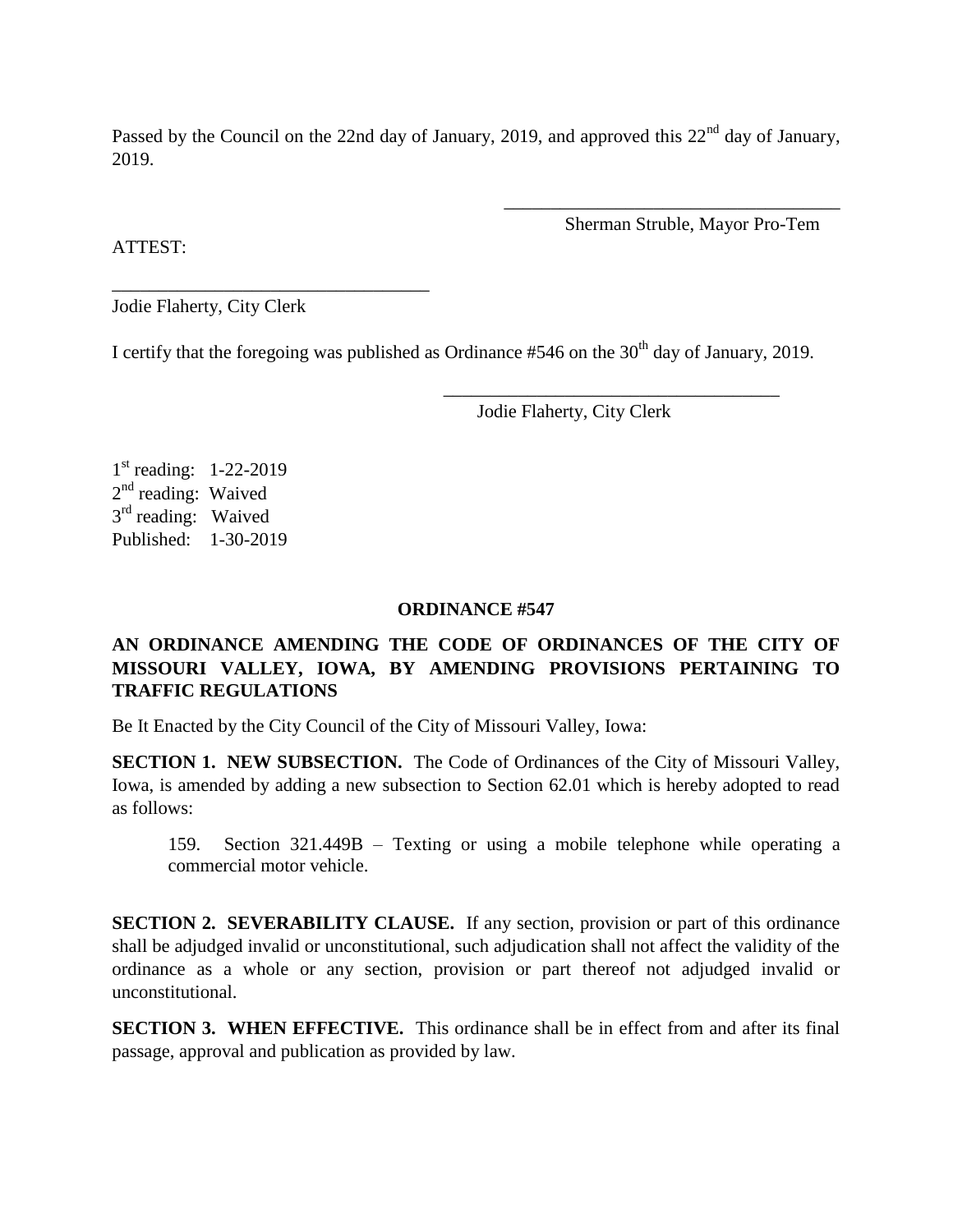Passed by the Council on the  $22<sup>nd</sup>$  day of January, 2019, and approved this  $22<sup>nd</sup>$  day of January, 2019.

ATTEST:

Sherman Struble, Mayor Pro-Tem

\_\_\_\_\_\_\_\_\_\_\_\_\_\_\_\_\_\_\_\_\_\_\_\_\_\_\_\_\_\_\_\_\_\_\_\_

Jodie Flaherty, City Clerk

\_\_\_\_\_\_\_\_\_\_\_\_\_\_\_\_\_\_\_\_\_\_\_\_\_\_\_\_\_\_\_\_\_\_

I certify that the foregoing was published as Ordinance #547 on the 30th day of January, 2019.

\_\_\_\_\_\_\_\_\_\_\_\_\_\_\_\_\_\_\_\_\_\_\_\_\_\_\_\_\_\_\_\_\_\_\_\_ Jodie Flaherty, City Clerk

1<sup>st</sup> reading: 1-22-2019 2<sup>nd</sup> reading: Waived 3<sup>rd</sup> reading: Waived Published: 1-30-2019

#### **ORDINANCE #548**

# **AN ORDINANCE AMENDING THE CODE OF ORDINANCES OF THE CITY OF MISSOURI VALLEY, IOWA, BY AMENDING PROVISIONS PERTAINING TO CIGARETTE AND TOBACCO PERMITS**

Be It Enacted by the City Council of the City of Missouri Valley, Iowa:

**SECTION 1. SECTION MODIFIED.** Section 121.05 of the Code of Ordinances of the City of Missouri Valley, Iowa, is repealed and the following adopted in lieu thereof:

**121.05 ISSUANCE AND EXPIRATION.** Upon proper application and payment of the required fee, a permit shall be issued. Each permit issued shall describe clearly the place of business for which it is issued and shall be nonassignable. All permits expire on June 30 of each year. The Clerk shall submit a duplicate of any application for a permit to the Alcoholic Beverages Division of the Department of Commerce within 30 days of issuance of a permit.

**SECTION 2. SEVERABILITY CLAUSE.** If any section, provision or part of this ordinance shall be adjudged invalid or unconstitutional, such adjudication shall not affect the validity of the ordinance as a whole or any section, provision or part thereof not adjudged invalid or unconstitutional.

**SECTION 3. WHEN EFFECTIVE.** This ordinance shall be in effect from and after its final passage, approval and publication as provided by law.